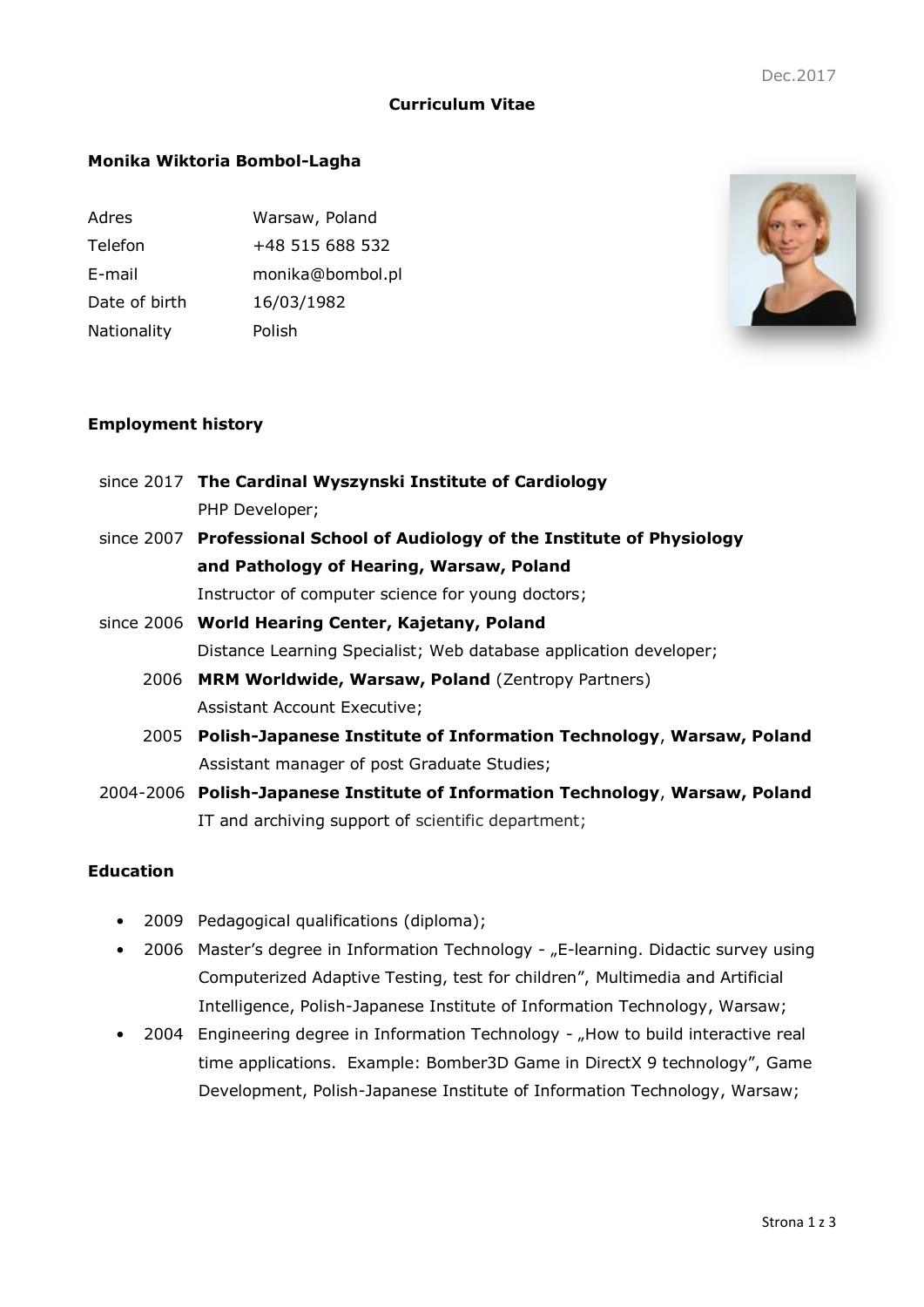#### **Multi-courses**

Computer law, creating the image of the company and promoting in the Internet, using of network resources in the field of science and education, reporting research units.

## **Work Experience**

- Web design;
- Web database applications developer (MySQLi, HTML5, PHP, JavaScript, CSS, Bootstrap, CodeIgniter, GIT, ect.);

Achieved projects:

- o Learning Management System include on-line tests;
- o Computer adaptive tests;
- o Workflow systems;
- o Integration of new applications with existing sites and databases;
- o Intranet;
- $\circ$  Collecting system for data and generating evaluation reports searching units;
- o Electronic contract management systems;
- o The integrated library system;
- o Telemedicine Questionnaire;
- o Telemedicine screening tests;
- o Web database system of evaluation, reports and statistics;
- On-line marketing;
- E-learning courses;
- E-mentor;
- Lectures about computer-science, e-learning, network security, cybercrime …;
- Participation in Polish and international scientific conferences in the field of Audiology and e-learning.

#### **Organizations:**

- 2011 2012 Member of the Polish Association of Scientific Distance Education;
- 2008 2010 E-learning Association (SEL);
- since 2007 Member of the Polish Scientific Association of Hearing Disorders, Voice and Language Communication;

#### **Languages:**

- Polish native;
- English fluent, 2004 Certificate LCCI Spoken English for Industry and Commerce;